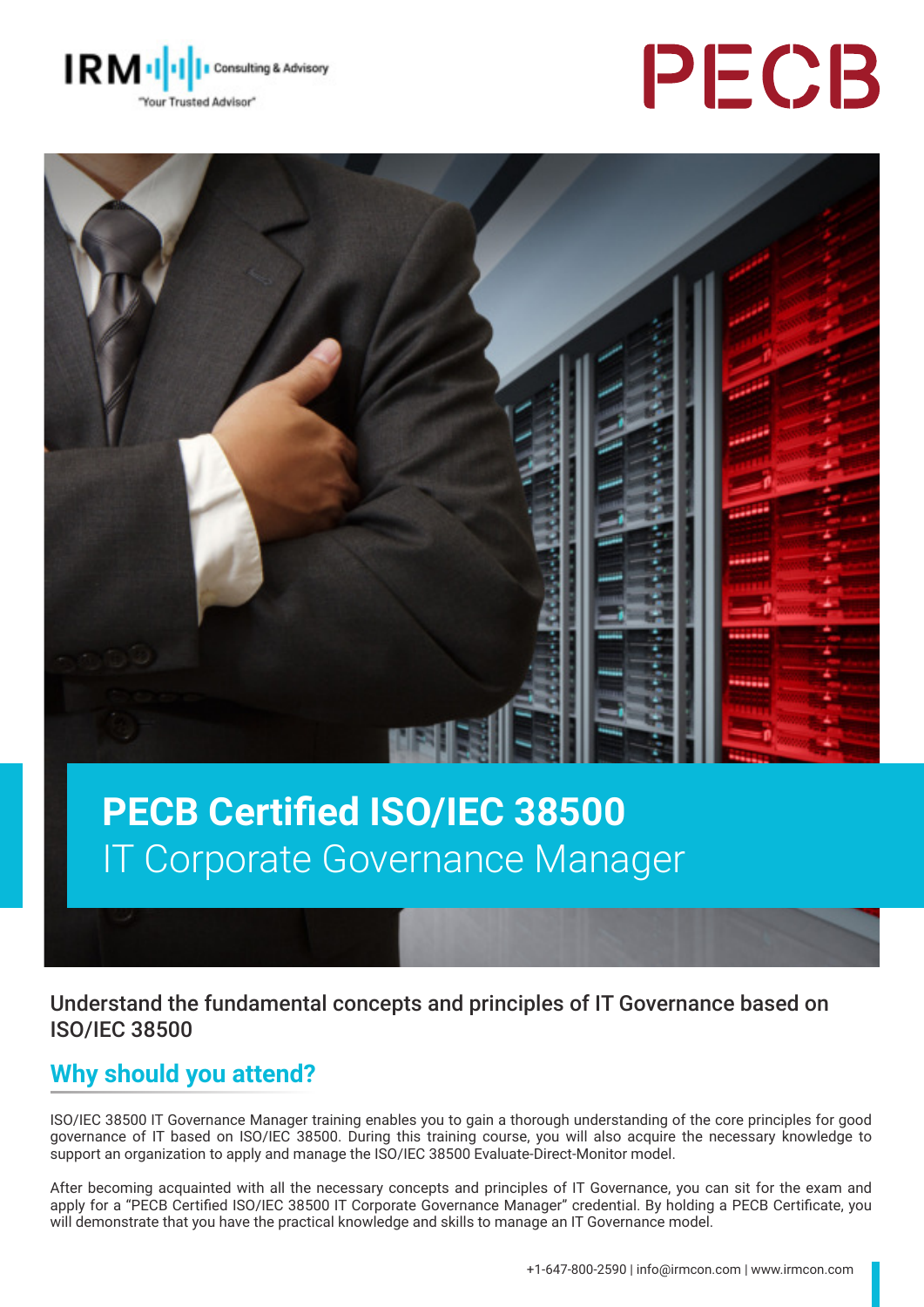

# **Who should attend?**

- $\blacktriangleright$  Managers or consultants responsible for ensuring good IT Governance within an organization
- $\triangleright$  Individuals seeking to gain comprehensive knowledge of the core principles of IT Governance
- $\triangleright$  IT Governance team members
- $\triangleright$  Expert advisors involved in IT Governance

## **Course agenda** Duration: 3 days

#### **Day 1** Introduction to IT Governance and ISO/IEC 38500

- $\triangleright$  Course objective and structure
- $\triangleright$  Normative frameworks for IT Governance
- F IT Governance & ISO/IFC 38500
- $\triangleright$  IT Governance model
- $\triangleright$  Responsibilities

#### **Day 2** Principles for the effective, efficient and acceptable use of IT

- $\triangleright$  Strategic management
- $\blacktriangleright$  Acquisition
- $\blacktriangleright$  Manage & report IT investments and cost optimization

alignment

 $\triangleright$  Strategy

 $\blacktriangleright$  Performance

 $\triangleright$  Conformance

 $\triangleright$  Risk management as an integral part of performance

 $\triangleright$  Changes in business strategy and barriers to strategic

 $\triangleright$  Context establishment & risk assessment

 $\blacktriangleright$  Strategic alignment through goal cascading

 $\triangleright$  Risk treatment, risk communication and monitoring

 $\triangleright$  Outcome and performance measurement techniques

#### **Day 3** Outcomes, performance measurement techniques and Certification Exam

- $\triangleright$  Resource management Introduction
- $\blacktriangleright$  Human resource management
- $\triangleright$  IT resources planning methods
- $\triangleright$  Outsourcing
- $\blacktriangleright$  Human behavior
- $\triangleright$  Applying for certification and closing of the training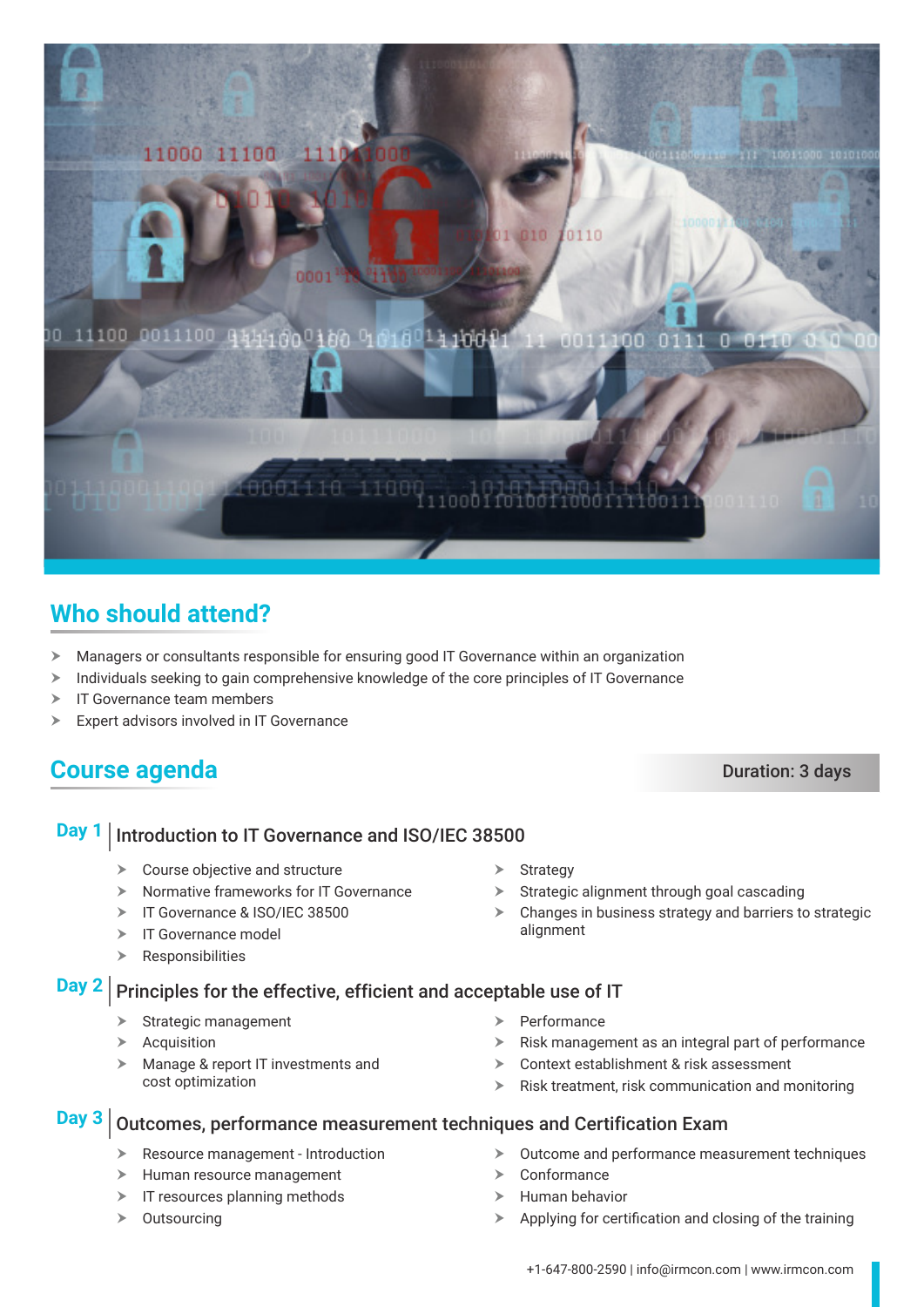

# **Learning objectives**

- $\blacktriangleright$  Understand the core principles of ISO/IEC 38500 and learn how to interpret them
- > Learn about the ISO/IEC 38500 Evaluate-Direct-Monitor Model
- $\triangleright$  Acquire the necessary knowledge to evaluate, direct and monitor the use of IT in an organization
- > Understand COBIT 5 and CGEIT

### **Examination** Duration: 2 hours

The "PECB Certified ISO/IEC 38500 IT Corporate Governance Manager" exam fully meets the requirements of the PECB Examination and Certification Programme (ECP). The exam covers the following competency domains:

**Domain 1** Fundamental principles of ISO/IEC 38500

**Domain 2** | Evaluate-Direct-Monitor Model of ISO/IEC 38500

**Domain 3** Guidance for IT Governance

For more information about exam details, please visit [Examination Rules and Policies](https://pecb.com/en/examination-rules-and-policies).